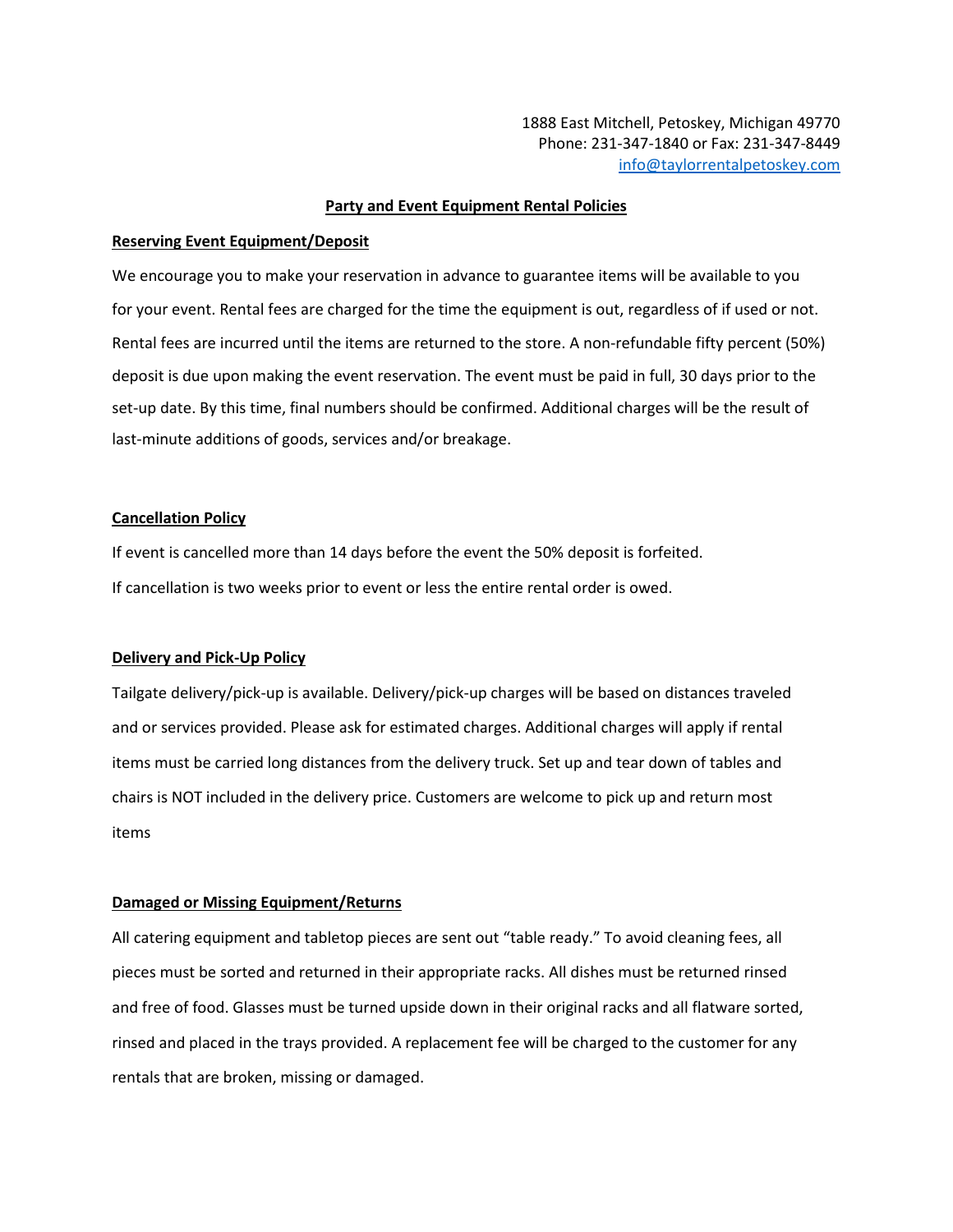# **Linen Rentals**

All linen is sent out "table ready." It is expected, linen will be returned with light food blemishes. To avoid additional charges, please shake all food, debris, confetti, etc. from the linen before returning. Linens must be returned in yellow linen bags provided. Never put linen in plastic bags as it will mildew. All chair sashes and bows must be untied. Customers will be charged a replacement fee for any linens returned with tears, burns, wax, lobster stains, or a stain that will not wash out.

Napkins are rented in multiples of ten. The reservation should be rounded up to the nearest multiple of 10, for example if there are 26 guests, 30 napkins should be reserved. We do not rent napkins individually. Prices listed are per item not package.

# **Dishes, Glasses, and Flatware Rental**

Our dinnerware, flatware and glassware are washed, sanitized, and packaged in multiples. Each of these items must then be rented in the multiples of that item. For example, small wine glasses come in a rack of 25 therefore if there are 115 guests, 125 glasses (5 racks) must be reserved. We do not rent these items individually. Prices listed are per item not package.

Dinnerware, glassware, and flatware are all subject to a 10% Damage Waiver fee. This covers normal wear and tear. This does not cover the cost of excessive loss or damage. The Damage Waiver may be declined by the renter. If the Damage Waiver is declined or if there is excessive damage or loss the actual replacement cost of each item damaged or missing will be charged to the renter.

# **Grill Rentals**

There is a \$50.00 cleaning fee at the time of rental, which is refunded to the customer once the grill is returned clean.

#### **Additional Information**

Prices are subject to change without notice. Event pricing is used for party and tent rentals. Instead